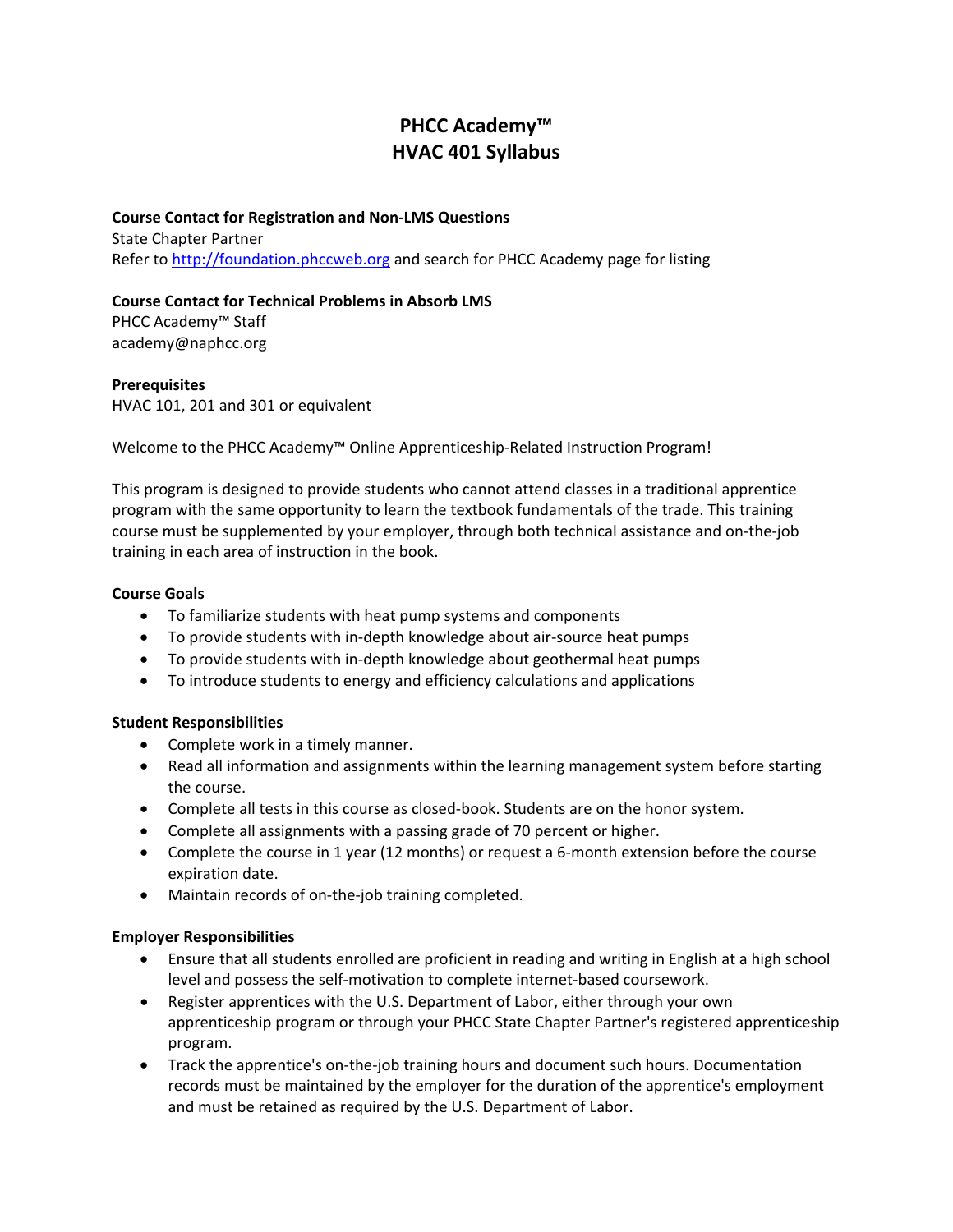Ensure that apprentices are paid a progressively increasing schedule of wages and fringe benefits based on a percentage of the current journey worker wage rate as specified in the Standards of Apprenticeship for the program under which the apprentice is participating.

# **State Chapter Partner Responsibilities**

- Register and enroll students in the appropriate courses on the learning management system.
- Assist students with ordering textbooks for their courses.
- Act as the primary point of contact for students and employers who register for courses in their state.
- Serve as the liaison between the PHCC Academy and employers of apprentices enrolled in the program in their state.

# **PHCC Academy Responsibilities**

- Ensure that the federal Department of Labor approval for the apprenticeship program is kept current and is updated as needed.
- Administer the learning management system and course offerings for the eLearning program. This includes developing course content and placing it into the learning management system.
- Provide students with learning management system usernames and passwords.
- Provide all administrative functions on the learning management system.
- Coordinate any Advanced Placement Testing with PHCC State Chapter Partners.
- Provide a completion letter and certificate to students upon successful completion of each course.

## **Required Textbook (Purchased Separately)**

Hohman, John (2012). HVACR 401, 1st ed. Clifton Park, NY: Delmar, Cengage Learning.

### **Assignments**

Unit 1 – Review of Basic Refrigeration Related to Heat Pumps Read Chapter 1 in the HVACR 401 textbook. Video – What is Superheat? Video – What is Subcooling? Chapter 1 Review PowerPoint Read Chapter 2 in the HVACR 401 textbook. Chapter 2 Review PowerPoint Read Chapter 3 in the HVACR 401 textbook. Chapter 3 Review PowerPoint Read Chapter 4 in the HVACR 401 textbook. Chapter 4 Review PowerPoint Unit 1 Exam

Unit 2 – Heat Pump Components and Fundamentals

Read Chapter 5 in the HVACR 401 textbook. Video – Wiring a Heat Pump Thermostat Chapter 5 Review PowerPoint Read Chapter 6 in the HVACR 401 textbook. Video – Heat Pump Components

Chapter 6 Review PowerPoint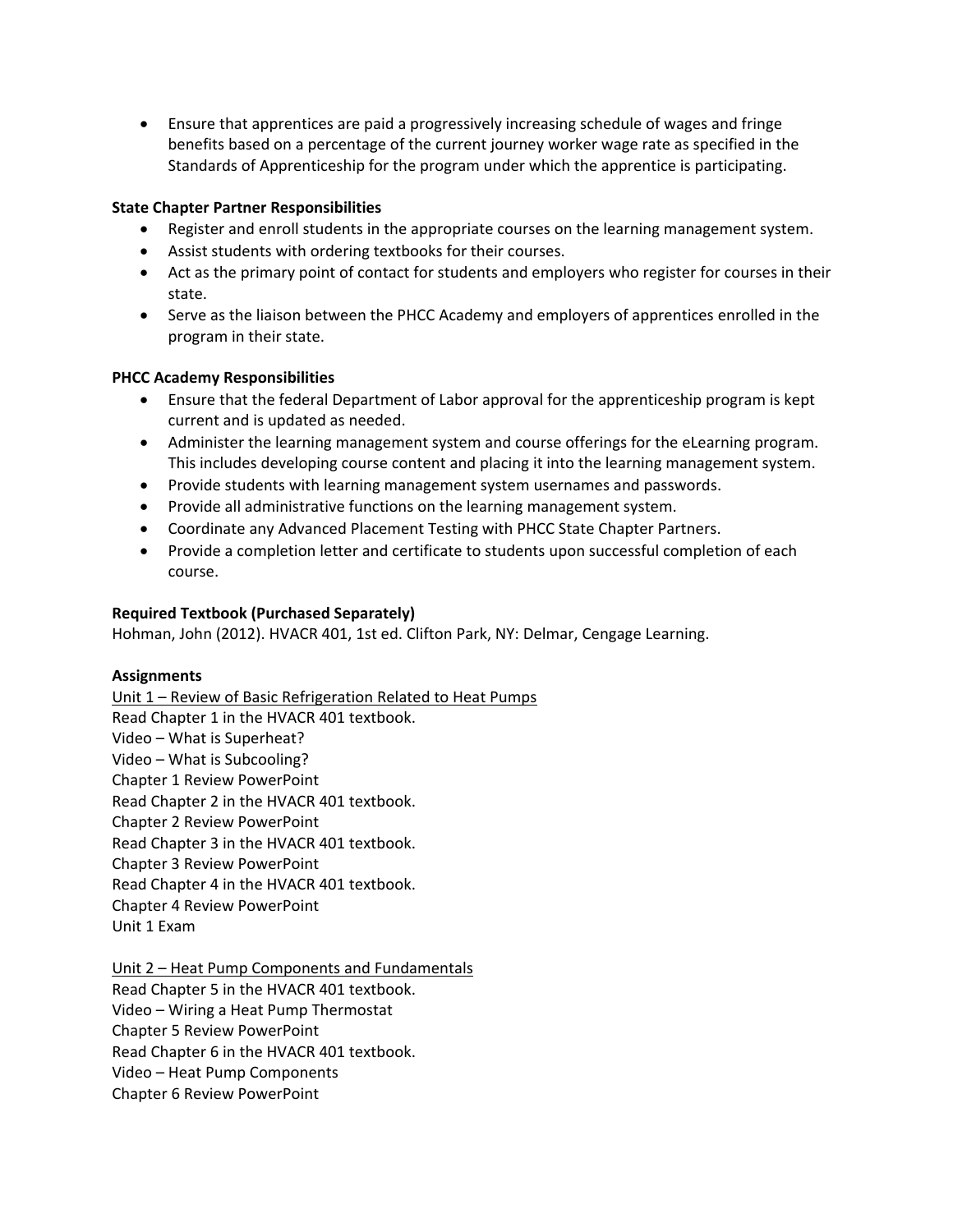Read Chapter 7 in the HVACR 401 textbook. Video – Common HVAC Motors Chapter 7 Review PowerPoint Read Chapter 8 in the HVACR 401 textbook. Chapter 8 Review PowerPoint Read Chapter 9 in the HVACR 401 textbook. Video – Defrost Sequence of Operation Chapter 9 Review PowerPoint Unit 2 Exam

Unit 3 – Electrical Schematics and Heat Pump Installation and Maintenance Read Chapter 10 in the HVACR 401 textbook. Chapter 10 Review PowerPoint Read Chapter 11 in the HVACR 401 textbook. Chapter 11 Review PowerPoint Read Chapter 12 in the HVACR 401 textbook. Chapter 12 Review PowerPoint Electricity and Heat Pumps Review Game Unit 3 Exam

Unit 4 – Troubleshooting and Systems Read Chapter 13 in the HVACR 401 textbook. Video – Troubleshooting Outdoor Fan Motor Video – Troubleshooting a Variable Speed Blower Motor Chapter 13 Review PowerPoint Read Chapter 14 in the HVACR 401 textbook. Chapter 14 Review PowerPoint Read Chapter 15 in the HVACR 401 textbook. Chapter 15 Review PowerPoint Unit 4 Exam

Unit 5 – Geothermal Systems Read Chapter 16 in the HVACR 401 textbook. Video – How Geothermal Heat Pumps Work Chapter 16 Review PowerPoint Read Chapter 17 in the HVACR 401 textbook. Chapter 17 Review PowerPoint Read Chapter 18 in the HVACR 401 textbook. Chapter 18 Review PowerPoint Unit 5 Exam

Unit 6 – Pumps and System Checks Read Chapter 19 in the HVACR 401 textbook. Chapter 19 Review PowerPoint Read Chapter 20 in the HVACR 401 textbook. Chapter 20 Review PowerPoint Pumps and System Checks Review Game Unit 6 Exam